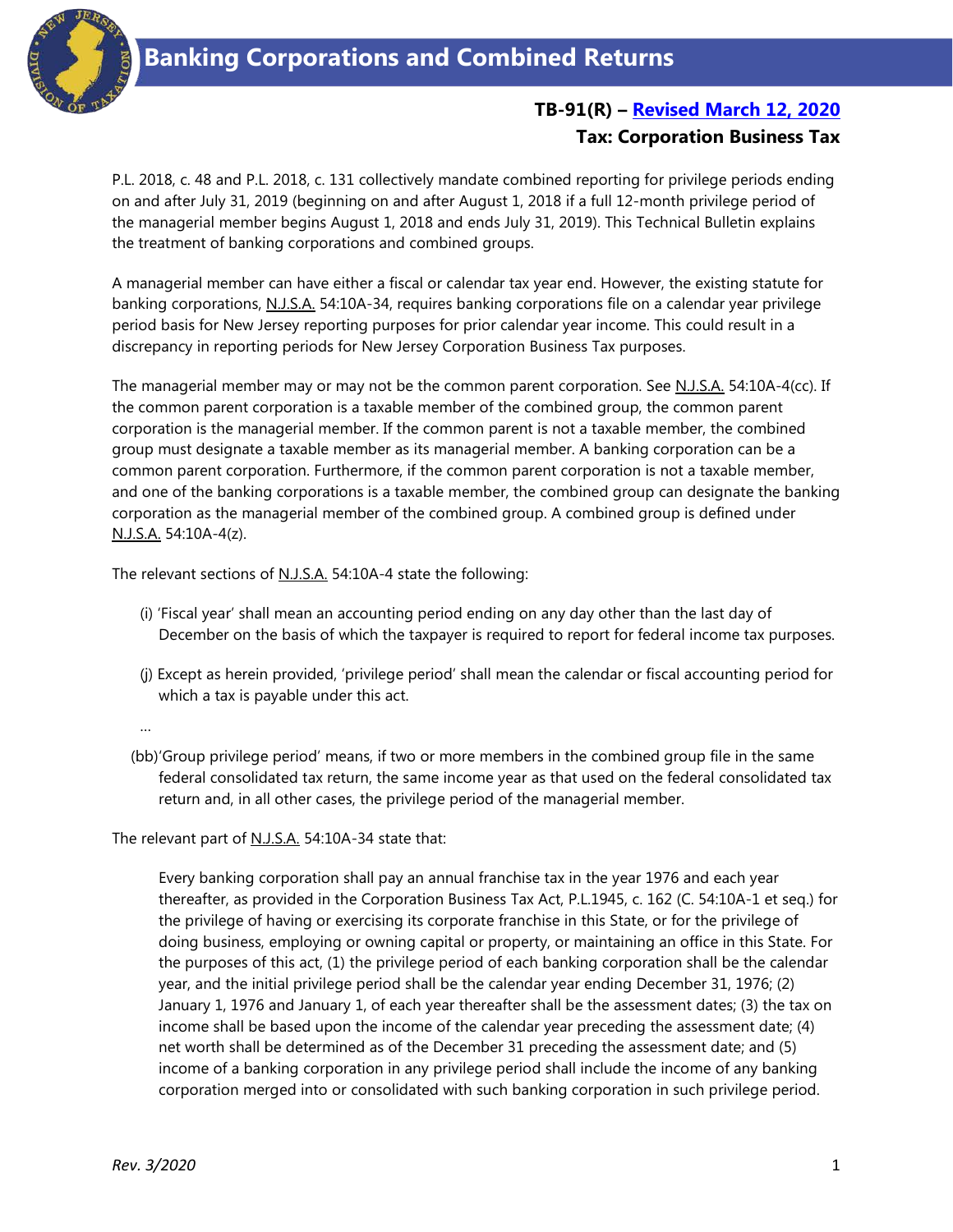The relevant subsections of N.J.S.A. 54:10A-4.10 state the following:

- a. Determination of Managerial Member. If the combined group has a common parent corporation within the meaning of the Corporation Business Tax Act (1945), P.L.1945, c.162 (C.54:10A-1 et seq.), and that common parent corporation is a taxable member of the corporate group, the managerial member shall be the common parent corporation. In other cases, the combined group shall select a taxable member as its managerial member or, in the discretion of the director or upon failure of the combined group to select its managerial member, the director shall designate a taxable member of the combined group as managerial member. Once the election of the managerial member is made, the election shall be binding for 10 successive privilege periods, except as otherwise provided for by the director.
- b. A combined group shall file a mandatory combined return under this section in the form and manner prescribed by the director. The managerial member of the combined group shall file the mandatory combined return on behalf of the taxable members of the combined group. The managerial member shall be required to file taxable member returns; file taxable member extensions for filing tax returns and other documents with the director; pay taxable member liabilities; receive taxable member findings, assessments, and notices; make and receive taxable member claims, or file taxable member protests and appeals; and shall be the responsible party liable for filing and paying the tax on behalf of the combined group.
- c. The privilege period for the combined group is the privilege period of the managerial member. If a member of a combined group has a different fiscal or calendar accounting period from the combined group's privilege period, that member with a different period shall report amounts from its return for its fiscal or calendar accounting year that ends during the group privilege period.

...

- e. If a combined group is eligible to elect the managerial member of the combined group, notice of the election shall be submitted in writing to the director not later than the due date or, if an extension of time to file has been requested and granted, not later than the extended due date of the mandatory combined return for the initial privilege period for which a return is required. The managerial member shall be the designated agent and the responsible person for filing the combined return and paying the tax for the combined group. If another taxable member is subsequently designated as the managerial member, the subsequent designation shall be subject to the approval of the director.
- f. The director is authorized to promulgate regulations with regards to installment payments, estimated payments, overpayments, refunds **and any other filing or payment matters related to combined groups filing combined returns.**
- g. For privilege periods ending on and after July 31, 2019, a combined group must file a mandatory combined return. However, if privilege periods of the members of the combined group differ, the first mandatory combined return for the combined group shall be required for the privilege period of the managerial member.

In order to 1) align filing periods; 2) report the proper income and tax liabilities; and 3) ensure that tax attributes are properly accounted for, if a combined group has a calendar year group privilege period, a banking corporation should file a 2019 BFC-1, reporting their 2018 calendar year income for their 2019 privilege period, and then report their calendar 2019 income on the combined return (2019 CBT-100U) of their combined group. However, if the banking corporation is part of a combined group that has a 2018 fiscal group privilege period, the banking corporation should first file a 2019 BFC-1 reporting their 2018 calendar year income for their 2019 privilege period and then file a short period return (checking the box on page 1 to indicate that it is filling as a "BFC-1-F Filer") covering January 1, 2019 through the end of the